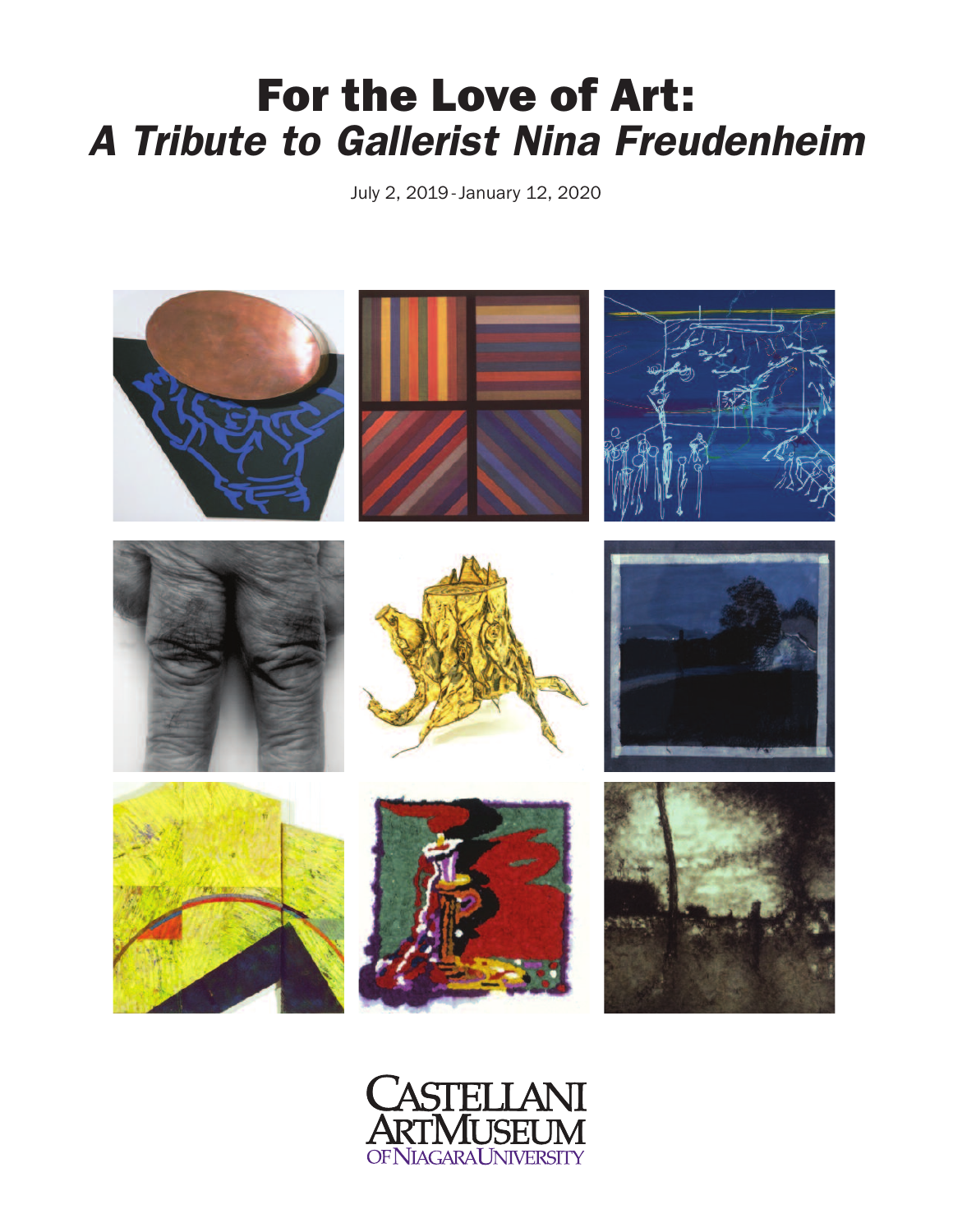## **For the Love of Art:** *A Tribute to Gallerist Nina Freudenheim*

This exhibition surveys the forty-five year career of gallerist Nina Freudenheim, her working relationship with our founders Armand and Eleanor Castellani and her on-going relationship with the Castellani Art Museum. Featured in our central gallery are selected works by national and international artists acquired through the Nina Freudenheim Gallery. Included are works purchased by Armand and Eleanor Castellani as well as works acquired through the pursuits of our museum directors and curators. Buffalo art collector Gerald Mead, who initially proposed this tribute exhibition, considers Freudenheim, "a personal inspiration and model arts professional whose inspired career has enriched the cultural landscape of Western New York in incalculable ways." *For the Love of Art* celebrates, in part, the important and ever evolving relationship between a public museum, commercial art dealers and private collectors.

In a 2012 *Buffalo Spree* article, Bruce Adams called the Nina Freudenheim Gallery, "notable for its longevity and reputation as Buffalo's most professional commercial venue." Adams superbly underscored Freudenheim's love and passion for the art and artists she works with, and in doing so, has inspired this exhibition's title. For more than four decades, Nina Freudenheim has been exhibiting regional, national and international artists; sharing a myriad of artistic trends, styles and aesthetics with Western New York audiences. We find ourselves better versed in the visual arts thanks to her dedication and perseverance.

To put Freudenheim's achievement, as a woman gallerist, into perspective, Sonnabend Gallery [Ileana Sonnabend (1914-2007)], in New York, was operational for 44 years (1970-2014). In 1968, Paula Cooper opened a gallery under her own name, recently celebrating her 50th year in business. Mary Boone, 42 years in operation, opened her gallery in 1977 and closed abruptly in the spring of 2019. Janelle Reiring and Helene Winer launched Metro Pictures gallery in 1980 and continue to garner success 39 years later.

Since 1975, the Freudenheim Gallery has crisscrossed the City of Buffalo with four esthetically unique incarnations. The Gallery's sites have ranged from a restored carriage house and a modified minimalist seed warehouse to an elegant, turn of the 19th century hotel, whose guest list was rumored to

include F. Scott Fitzgerald, Duke Ellington and Harry Belafonte. Architecturally, the character of each of Freudenheim's gallery locations has provided her clientele with uniquely beautiful spaces in which to experience fine art. Tina Dillman, of *Buffalo Rising*, called Freudenheim,"A woman like no other," and that visiting her gallery, "feels like you are walking into a slice of the Big Apple."

"She [Freudenheim] established an identity...reflective of her artistic tastes and interests," wrote Adams. In her early career, Freudenheim's artistic palate focused on emerging postmodern, abstract and contemporary artists—all working in a variety of media. Although she still holds a strong affinity for photography in particular, Freudenheim sees the art world as, "limitless... explosive...explorative and she remains steadfast with an eye for the very best and newest in the field."

Over the past four and a half decades, many artists in Freudenheim's "stable" have built strong reputations and command art world reverence. Moreover, as one-time *Buffalo News* critic Anthony Bannon wrote in a feature article on the artists in a 1981 exhibition,"Their prices are up...in measure of their international repute."

The complete repertoire of artists she has worked with and the catalog of diverse exhibitions she has produced would fill volumes. Notable artists she has exhibited include Charles Burchfield, Charles Clough, John Coplans, Nancy Dwyer, Sam Gilliam, Philip Guston, Wolf Kahn, John McQueen, Amanda Means, Kenneth Noland, Beverly Pepper, Bridget Riley, Christy Rupp, George Segal, Katherine Sehr and Robert Swain.

Today, the Nina Freudenheim Gallery represents Kyle Butler, John Coplans, Maximilian Goldfarb, Duayne Hatchett, Michael Herbold, Joan Linder, Amanda Means, John Opera, John Pfahl, Fred Sandback, Peter Stevens, Allyson Strafella and Robert Swain.

So what is next for Nina Freudenheim? "I'm going to do a lot of looking regionally, revisit historic partnerships and explore emerging art markets," she thoughtfully indicated. *For the Love of Art: A Tribute to Gallerist Nina Freudenheim* will close in 2020, marking the 45th Anniversary of Freudenheim's enduring career and unvanquished love of art.

**Michael J. Beam**, Curator of Exhibitions and Special Projects



*Doubloon*, 1985, enamel on linen, 174 x 114 in. Castellani Art Museum of Niagara University Collection, Gift of Dr. and Mrs. Armand J. Castellani, 1991.

Charles Clough,



Charles Clough, *Oysters*, 1985, enamel on linen, 174 x 114 in. Castellani Art Museum of Niagara University Collection, Gift of Dr. and Mrs. Armand J. Castellani, 1991.

*Doubloon and Oysters* were part of the *Three Paintings for One Wall* series Clough executed in 1985 for a Brooklyn Museum exhibition. These works were purchased by Armand and Eleanor Castellani and donated to Niagara University. The third work, *The Governor*, was donated by the Castellani's to the Brooklyn Museum. All three paintings were modeled on large 19th century American landscapes by artists such as Albert Bierstadt and Benjamin West from the Brooklyn Museum's collection.

*Doubloon* was inspired by Benjamin West's *The Angel of the Lord Announcing the Resurrection* (1805), while *Oysters* draws freely from several works by Childe Hassam and John Henry Twachtman. All three works show Clough's brilliant handling of color, his gestural painting technique and his interest in mastering a large-scale format. Although *Doubloon* is not representational, it retains the same sense of monumental grandeur to be found in the work that inspired it.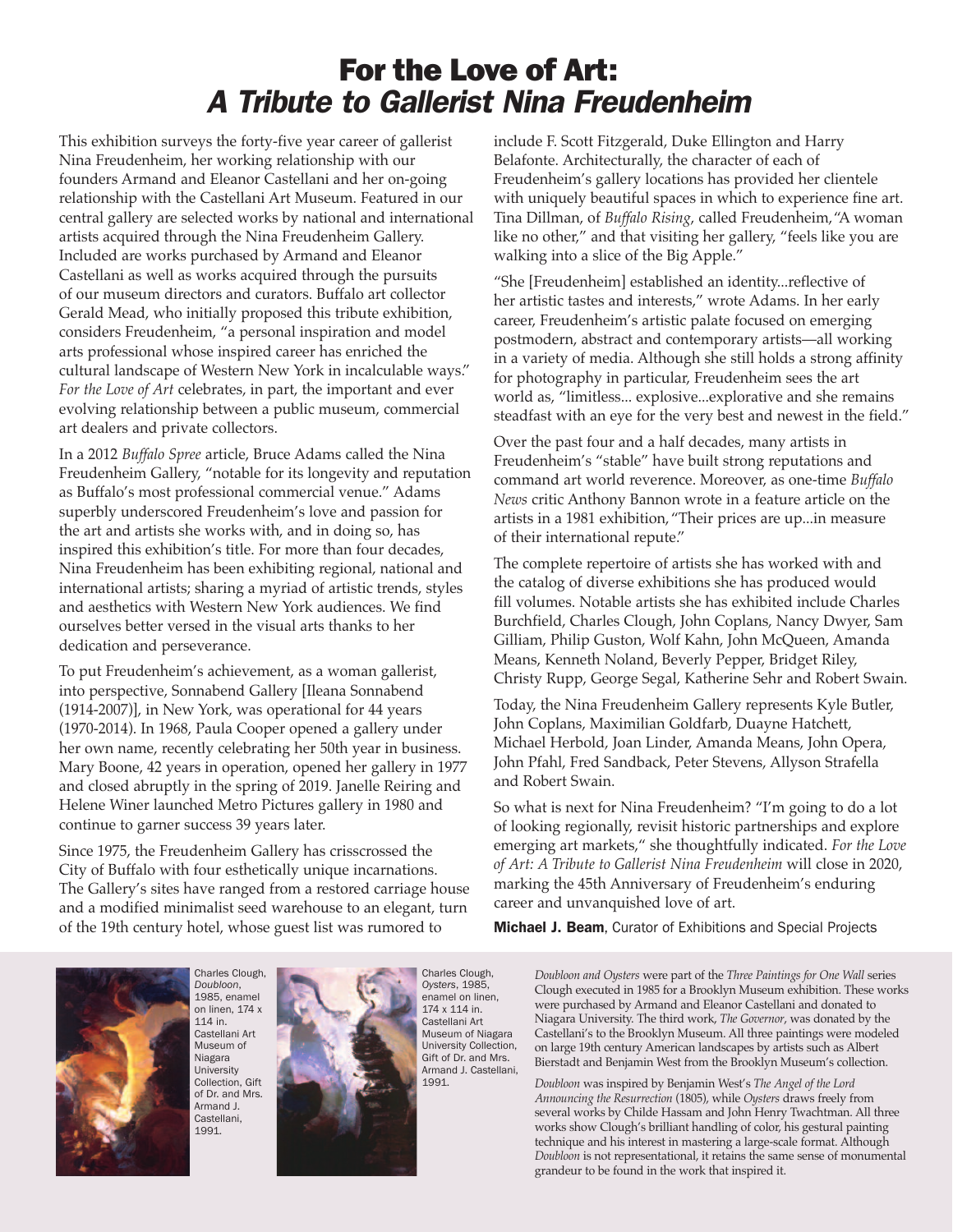

Interior documentation of the gallery located at 560 Franklin Street (Carriage House). Photograph by Patricia Layman Bazelon.

**Nina Freudenheim Gallery Location and Timeline**

**1975-1989** 560 Franklin Street (Carriage House)

**1989** 1100 Niagara Street (designed by architect Richard Gluckman) (previously the Agway Seed Company building) **1989-1995** 300 Delaware Avenue **1995-current** 140 North Street (Lenox Hotel)

## **BIOGRAPHY**

### **ninafreudenheimgallery.com**

Nina Freudenheim has owned and operated the Nina Freudenheim Gallery in Buffalo, NY since 1975. For the last 44 years, she has continued to have a strong commitment to supporting and exhibiting the finest in contemporary art, craft and photography.

Along with managing the gallery, Nina Freudenheim also offers fine art consulting services. She has served as advisor, consultant and appraisal expert to many corporations and institutions in Buffalo and the surrounding area. She has worked with curators and museum directors across the region and nationally. Clients have included Rich Products and Hodgson Russ Law Firm. Her expertise in fine art collections has also led her to serve as consultant and project director on numerous public art projects.

In the 1980s the Niagara Frontier Transportation Authority embarked in the construction of a Light Rail Rapid Transit System for which Nina Freudenheim coordinated the inclusion and integration of artwork. Artists commissioned for the project included Stephen Antonakos, Harvey Breverman, Scott Burton, Charles Clough, Richard Friedburg, Sam Gilliam, Sharon Gold, Richard Gubernick, Ray Hassard, Margie Hughto, Aleksandra Kasuba, Joyce Kozloff, Craig Langager, Latin Gallery, Robert Lobe, Beverly Pepper, John Pfahl, Milton Rogovin, Fred Sandback, George Sugarman, Carson Waterman and George Woodman.

Nina Freudenheim is the recipient of numerous awards. Works from the gallery have been placed with national institutions such as the Albright-Knox Art Gallery, Buffalo, NY; the Jewish Museum, New York, NY and the National Portrait Gallery, Smithsonian Institution, Washington DC.

*Cover images: clockwise from top left (details)*: Nancy Dwyer, *Free Money*, 1984, copper, Formica and painted Plexiglas, 45 x 62 x 9 in. Gift of Dr. and Mrs. Armand J. Castellani, 1984; Sol LeWitt, *Bands of Lines in Four Directions*, 1993, water-based woodblock, edition 6/125, 161 ⁄2 x 161 ⁄2 in. Purchase, 1994; Jonathan Borofsky, I dreamed I was having my photograph taken with a group of people. Suddenly, I began to rise up & fly around the room. When I couldn't get out, I continued to fly around the room until I landed and sat down next to my mother who said I had done a good Job!, 1982-1983, screenprint with unique painting through open screen by artist, edition 3/23, 77% x 98% in, Purchase, 1984; Sylvia Plimack Mangold, Untitled, 1980, oil and pastel on paper, 191 ⁄4 x 253 ⁄4 in. Gift of Dr. and Mrs. Armand J. Castellani, 1987; Peter D. Stephens, *Inness 11-03*, 1991, mixed media on canvas mounted on board, 74 x 86 in, Purchase, 1994; Joe Zucker, *Candlestick*, 1980, silkscreen on handmade paper, 32½ x 32½ in, Gift of Dr. and Mrs. Armand J. Castellani, 1987; Sam Gilliam, *Rites of Passage*, 1981, acrylic on canvas, 391 ⁄2 x 493 ⁄4 in. Gift of Dr. and Mrs. Armand J. Castellani, 1987; John Coplans, *Self Portrait (Fingers, Front)*, 1999, silver print, 24x31 in. Purchase, 2003; Christy Rupp, *Life in a Landfill*, 1990, welded steel with newspapers, 38x43 x 43 in. Purchase, 1994. All works are Castellani Art Museum of Niagara University Collection.